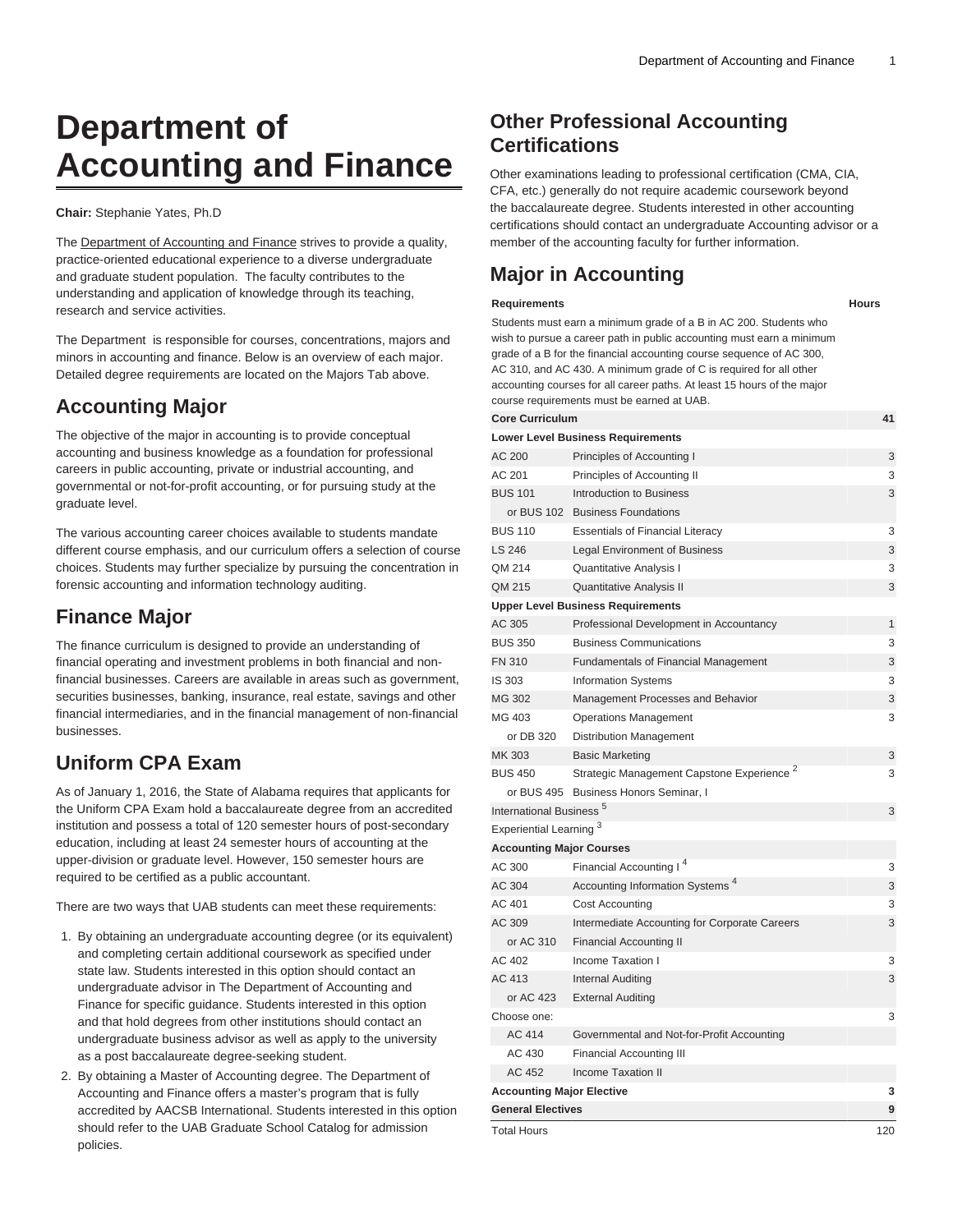- 2 Business Honors students take BUS 495.
- 3 All business majors are required to participate in experiential education. This requirement may carry 0 - 3 credit hours. This requirement may be met by satisfactory completion of one of the following courses or other course/project approved by your academic advisor:

AC 364,[AC 464,](/search/?P=AC%20464)[AC 474,](/search/?P=AC%20474)[BUS 496,](/search/?P=BUS%20496)[DB 495,](/search/?P=DB%20495)[EC 460,](/search/?P=EC%20460)[ENT 445](/search/?P=ENT%20445),[ENT 426](/search/?P=ENT%20426)[,FN 460,](/search/?P=FN%20460) FN 358, FN 359[,IB 495](/search/?P=IB%20495), [IS 464,](/search/?P=IS%20464) [MG 445,](/search/?P=MG%20445) [MK 425,](/search/?P=MK%20425) [MK 445.](/search/?P=MK%20445) Please see your advisor for specific requirements for your major.

- <sup>4</sup> May be taken concurrently.
- 5 Students select one from: AC 440, MG 415, MK 416, EC 407, IB 320,IB 439,IB 495, or FN 412.

# **Major in Finance**

#### **Requirements Hours**

Finance majors must earn a minimum grade of C in all finance courses and have an overall 2.0 GPA in all major courses. At least 15 hours of the major must be taken at UAB. The university course forgiveness policy may be applied to any finance concentration.

| <b>Upper-Level Requirements</b> |                                                                                      |     |
|---------------------------------|--------------------------------------------------------------------------------------|-----|
| <b>Core Curriculum</b>          |                                                                                      | 41  |
|                                 | <b>Lower Level Business Requirements</b>                                             |     |
| AC 200                          | Principles of Accounting I                                                           | 3   |
| AC 201                          | Principles of Accounting II                                                          | 3   |
| <b>BUS 101</b>                  | Introduction to Business                                                             | 3   |
|                                 | or BUS 102 Business Foundations                                                      |     |
| <b>BUS 110</b>                  | <b>Essentials of Financial Literacy</b>                                              | 3   |
| LS 246                          | <b>Legal Environment of Business</b>                                                 | 3   |
| QM 214                          | <b>Quantitative Analysis I</b>                                                       | 3   |
| QM 215                          | Quantitative Analysis II                                                             | 3   |
|                                 | <b>Upper Level Business Requirements</b>                                             |     |
| <b>BUS 305</b>                  | Professional Development for Today's Workplace                                       | 1   |
| <b>BUS 350</b>                  | <b>Business Communications</b>                                                       | 3   |
| IS 303                          | <b>Information Systems</b>                                                           | 3   |
| MK 303                          | <b>Basic Marketing</b>                                                               | 3   |
| <b>FN 310</b>                   | <b>Fundamentals of Financial Management</b>                                          | 3   |
| MG 302                          | Management Processes and Behavior                                                    | 3   |
| QM 350                          | Quantitative Methods for Finance                                                     | 3   |
| or FN 330                       | <b>Quantitative Financial Analysis</b>                                               |     |
| <b>FN 412</b>                   | International Financial Management (Satisfies<br>International Business Requirement) | 3   |
| <b>BUS 450</b>                  | Strategic Management Capstone Experience <sup>2</sup>                                | 3   |
|                                 | or BUS 495 Business Honors Seminar, I                                                |     |
| <b>Experiential Learning 3</b>  |                                                                                      |     |
| <b>Finance Major Courses</b>    |                                                                                      |     |
| <b>FN 325</b>                   | Financial Analysis & Forecasting                                                     | 3   |
| FN 350                          | Investments                                                                          | 3   |
| <b>FN 410</b>                   | Corporate Finance                                                                    | 3   |
|                                 | Choose four 300/400 level FN courses <sup>4</sup>                                    | 12  |
| <b>General Electives</b>        |                                                                                      | 6   |
| <b>Total Hours</b>              |                                                                                      | 114 |

- 2 Business Honors students take BUS 495.
- 3 All business majors are required to participate in experiential education. This requirement may carry 0 - 3 credit hours. This requirement may be met by satisfactory completion of one of the following courses or other course/project approved by the department chair:

AC 364,[AC 464,](/search/?P=AC%20464)[AC 474,](/search/?P=AC%20474)[BUS 496,](/search/?P=BUS%20496)[DB 495,](/search/?P=DB%20495)[EC 460,](/search/?P=EC%20460)[ENT 445](/search/?P=ENT%20445),[ENT 426](/search/?P=ENT%20426)[,FN 460,](/search/?P=FN%20460) FN 358, FN 359, [IB 495,](/search/?P=IB%20495) [IS 464](/search/?P=IS%20464), [MG 445](/search/?P=MG%20445), [MK 425](/search/?P=MK%20425), [MK 445](/search/?P=MK%20445) Please see your advisor for specific options for your major.

4 You may choose one of these classes to apply toward the 12 hours in FN electives for this major: AC 300, AC 401, AC 402, or EC 420.

# **Proposed Program of Study for a Major in Accounting**

| Freshman                                                          |              |                                                                    |              |
|-------------------------------------------------------------------|--------------|--------------------------------------------------------------------|--------------|
| <b>First Term</b>                                                 | <b>Hours</b> | <b>Second Term</b>                                                 | <b>Hours</b> |
| EH 101                                                            |              | 3 EH 102                                                           | 3            |
| MA 105                                                            |              | 3 CMST 101                                                         | 3            |
| <b>BUS 101</b>                                                    |              | 3 BUS 110                                                          | 3            |
| Core Curriculum Area IV:<br>Social & Behavioral Science           |              | 3 Core Curriculum Area II:<br>Humanities and Fine Art <sup>1</sup> | 3            |
| Core Curriculum Area III:                                         |              | 4 Core Curriculum Area IV:                                         | 3            |
| Natural Science with Lab                                          |              | History <sup>2</sup>                                               |              |
|                                                                   |              | 16                                                                 | 15           |
| Sophomore                                                         |              |                                                                    |              |
| <b>First Term</b>                                                 | <b>Hours</b> | <b>Second Term</b>                                                 | <b>Hours</b> |
| QM 214                                                            |              | 3 LS 246                                                           | 3            |
| AC 200 (must earn a grade of<br>B or better)                      |              | 3 QM 215                                                           | 3            |
| EC 210                                                            |              | 3 AC 201                                                           | 3            |
| Core Curriculum Area II:<br>Literature                            |              | 3 EC 211                                                           | 3            |
| Core Curriculum Area<br>III: Natural Science (with<br>laboratory) |              | 4 Core Curriculum Area II                                          | 3            |
|                                                                   |              | 16                                                                 | 15           |
| Junior                                                            |              |                                                                    |              |
| <b>First Term</b>                                                 | <b>Hours</b> | <b>Second Term</b>                                                 | <b>Hours</b> |
| <b>BUS 350</b>                                                    |              | 3 MK 303                                                           | 3            |
| MG 302                                                            |              | 3 AC 310                                                           | 3            |
| AC 304                                                            |              | 3 AC 402                                                           | 3            |
| AC 300                                                            |              | 3 AC 401                                                           | 3            |
| AC 305                                                            |              | 1 MG 403                                                           | 3            |
|                                                                   |              | 13                                                                 | 15           |
| <b>Senior</b>                                                     |              |                                                                    |              |
| <b>First Term</b>                                                 | <b>Hours</b> | <b>Second Term</b>                                                 | <b>Hours</b> |
| <b>FN 310</b>                                                     |              | 3 BUS $450^4$                                                      | 3            |
| AC 413                                                            |              | 3 International Business<br>Elective <sup>3</sup>                  | 3            |
| IS 303                                                            |              | 3 Accounting Elective (400 level)                                  | 3            |
| AC 430                                                            |              | 3 General Elective                                                 | 6            |
| <b>Experiential Requirement</b>                                   |              | 3                                                                  |              |
|                                                                   |              | 15                                                                 | 15           |

Total credit hours: 120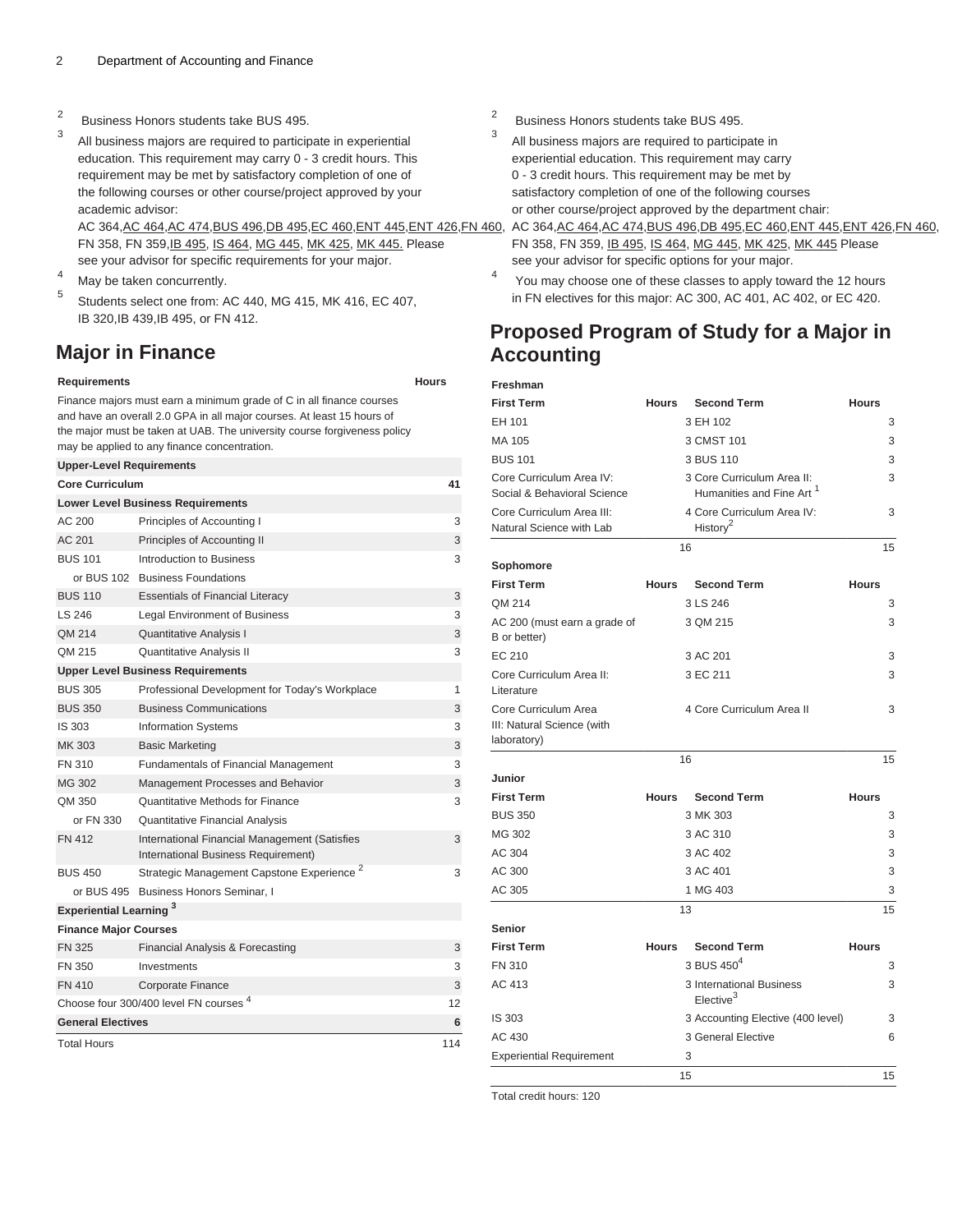- 1 Select one of the following courses: ARH 101, MU 120 or THR 100.
- 2 Select one of the following courses: HY 101, HY 102,HY 104,HY 105, HY 120 or HY 121.
- 3 Select one of the following:AC 440, FN 412, EC 407, MK 416 or MG 415.
- 4 Business Honors students take BUS 495.

# **Proposed Program of Study for a Major in Finance with a Concentration in Financial Management**

# **Freshman**

| <b>First Term</b>                                                 | Hours        | <b>Second Term</b>                                                  | <b>Hours</b> |
|-------------------------------------------------------------------|--------------|---------------------------------------------------------------------|--------------|
| EH 101                                                            |              | 3 EH 102                                                            | 3            |
| MA 105                                                            |              | 3 CMST 101                                                          | 3            |
| <b>BUS 101</b>                                                    |              | 3 BUS 110                                                           | 3            |
| Core Curriculum Area II:<br>Humanities and Fine Arts <sup>1</sup> |              | 3 Core Curriculum Area<br>III: Natural Science (with<br>laboratory) | 4            |
| Core Curriculum Area IV:<br>Social & Behavorial Science           |              | 3 Core Curriculum Area IV:<br>History <sup>2</sup>                  | 3            |
|                                                                   |              | 15                                                                  | 16           |
| Sophomore                                                         |              |                                                                     |              |
| <b>First Term</b>                                                 | <b>Hours</b> | <b>Second Term</b>                                                  | <b>Hours</b> |
| QM 214                                                            |              | 3 LS 246                                                            | 3            |
| AC 200                                                            |              | 3 QM 215                                                            | 3            |
| EC 210                                                            |              | 3 AC 201                                                            | 3            |
| Core Curriculum Area II:<br>Literature                            |              | 3 EC 211                                                            | 3            |
| Core Curriculum Area<br>III: Natural Science (with<br>laboratory) |              | 4 Core Curriculum Area II                                           | 3            |
|                                                                   |              | 16                                                                  | 15           |
| Junior                                                            |              |                                                                     |              |
| <b>First Term</b>                                                 | <b>Hours</b> | <b>Second Term</b>                                                  | <b>Hours</b> |
| QM 350                                                            |              | 3 IS 303                                                            | 3            |
| <b>FN 310</b>                                                     |              | 3 FN 410                                                            | 3            |
| <b>FN 325</b>                                                     |              | 3 FN 412                                                            | 3            |
| <b>BUS 305</b>                                                    |              | 1 MK 303                                                            | 3            |
| <b>BUS 350</b>                                                    |              | 3 FN 370                                                            | 3            |
|                                                                   |              | 13                                                                  | 15           |
| <b>Senior</b>                                                     |              |                                                                     |              |
| <b>First Term</b>                                                 | <b>Hours</b> | <b>Second Term</b>                                                  | <b>Hours</b> |
| <b>FN 350</b>                                                     |              | 3 BUS 450                                                           | 3            |
| <b>FN 320</b>                                                     |              | 3 FNMG Concentration Elective                                       | 3            |
| MG 302                                                            |              | 3 FNMG Concentration Elective                                       | 3            |
| <b>FNMG Concentration Elective</b>                                |              | 3 Experiential requirement                                          | 3            |
| <b>FNMG Concentration Elective</b>                                |              | <b>3 General Electives</b>                                          | 3            |
|                                                                   |              | 15                                                                  | 15           |

Total credit hours: 120

# **Proposed Program of Study for a Major in Finance with a Concentration in Investments and Institutions**

| Freshman                                                                  |              |                                                                     |              |
|---------------------------------------------------------------------------|--------------|---------------------------------------------------------------------|--------------|
| <b>First Term</b>                                                         | <b>Hours</b> | <b>Second Term</b>                                                  | <b>Hours</b> |
| EH 101                                                                    |              | 3 EH 102                                                            | 3            |
| MA 105                                                                    |              | 3 CMST 101                                                          | 3            |
| <b>BUS 101</b>                                                            |              | 3 BUS 110                                                           | 3            |
| Core Curriculum Area IV:<br>Social and Behavioral<br>Science <sup>2</sup> |              | 3 Core Curriculum Area IV:<br>History <sup>1</sup>                  | 3            |
| Core Curriculum Area II: Fine<br>Art                                      |              | 3 Core Curriculum Area<br>III: Natural Science (with<br>laboratory) | 4            |
|                                                                           |              | 15                                                                  | 16           |
| Sophomore                                                                 |              |                                                                     |              |
| <b>First Term</b>                                                         | <b>Hours</b> | <b>Second Term</b>                                                  | <b>Hours</b> |
| QM 214                                                                    |              | 3 LS 246                                                            | 3            |
| AC 200                                                                    |              | 3 QM 215                                                            | 3            |
| EC 210                                                                    |              | 3 AC 201                                                            | 3            |
| Core Curriculum Area II:<br>Literature                                    |              | 3 EC 211                                                            | 3            |
| Core Curriculum Area<br>III: Natural Science (with<br>laboratory)         |              | 4 Core Curriculum Area II                                           | 3            |
|                                                                           |              | 16                                                                  | 15           |
| Junior                                                                    |              |                                                                     |              |
| <b>First Term</b>                                                         | <b>Hours</b> | <b>Second Term</b>                                                  | <b>Hours</b> |
| <b>BUS 305</b>                                                            |              | 1 IS 303                                                            | 3            |
| QM 350                                                                    |              | 3 FN 410                                                            | 3            |
| <b>FN 325</b>                                                             |              | 3 FN 412                                                            | 3            |
| <b>FN 310</b>                                                             |              | 3 MK 303                                                            | 3            |
| <b>BUS 350</b>                                                            |              | 3 FN 370                                                            | 3            |
|                                                                           |              | 13                                                                  | 15           |
| <b>Senior</b>                                                             |              |                                                                     |              |
| <b>First Term</b>                                                         | <b>Hours</b> | <b>Second Term</b>                                                  | <b>Hours</b> |
| <b>FN 350</b>                                                             |              | 3 BUS 450                                                           | 3            |
| <b>FN 320</b>                                                             |              | 3 I and I Concentration Elective                                    | 3            |
| MG 302                                                                    |              | 3 I and I Concentration Elective                                    | 3            |
| I and I Concentration Elective                                            |              | <b>3 General Electives</b>                                          | 3            |
| I and I Concentration Elective                                            |              | 3 Experiential Requirement                                          | 3            |
|                                                                           |              | 15                                                                  | 15           |

Total credit hours: 120

# **Proposed Program of Study for a Major in Finance with a Real Estate Concentration**

| Freshman                                                       |              |                                                    |              |
|----------------------------------------------------------------|--------------|----------------------------------------------------|--------------|
| <b>First Term</b>                                              | <b>Hours</b> | <b>Second Term</b>                                 | <b>Hours</b> |
| EH 101                                                         |              | 3 EH 102                                           | 3            |
| MA 105                                                         |              | 3 CMST 101                                         | 3            |
| <b>BUS 101</b>                                                 |              | 3 BUS 110                                          | 3            |
| Core Curriculum Area II:<br>Humanities, Fine Arts <sup>1</sup> |              | 3 Core Curriculum Area IV:<br>History <sup>1</sup> | 3            |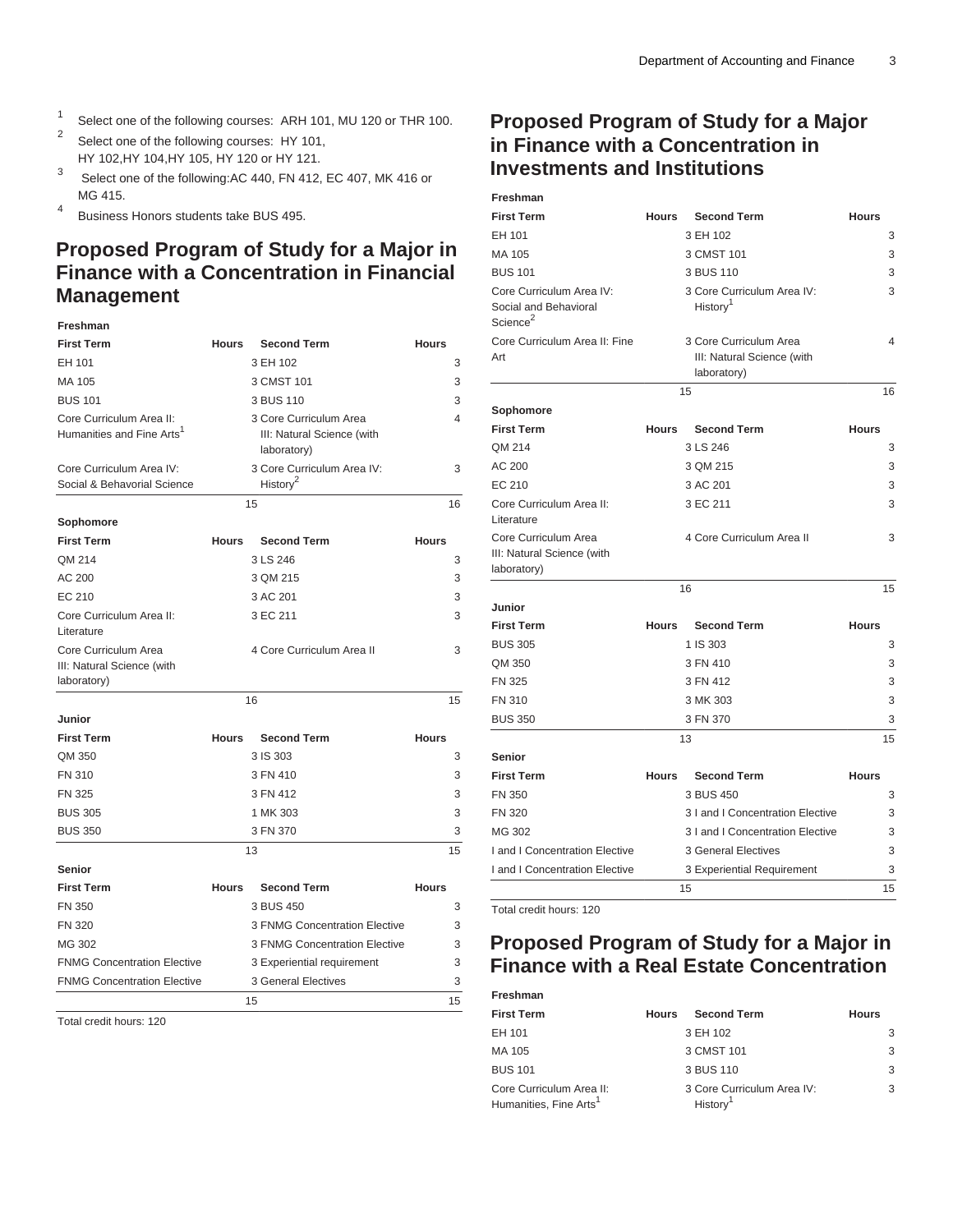| Core Curriculum Area IV:<br>Social and Behavorial Science         |              | 3 Core Curriculum Area<br>III: Natural Science (with<br>laboratory) | 4            |
|-------------------------------------------------------------------|--------------|---------------------------------------------------------------------|--------------|
|                                                                   |              | 15                                                                  | 16           |
| Sophomore                                                         |              |                                                                     |              |
| <b>First Term</b>                                                 | <b>Hours</b> | <b>Second Term</b>                                                  | <b>Hours</b> |
| QM 214                                                            |              | 3 LS 246                                                            | 3            |
| AC 200                                                            |              | 3 QM 215                                                            | 3            |
| EC 210                                                            |              | 3 AC 201                                                            | 3            |
| Core Curriculum Area II:<br>Literature                            |              | 3 EC 211                                                            | 3            |
| Core Curriculum Area<br>III: Natural Science (with<br>laboratory) |              | 4 Core Curriculum Area II                                           | 3            |
|                                                                   |              | 16                                                                  | 15           |
| Junior                                                            |              |                                                                     |              |
| <b>First Term</b>                                                 | <b>Hours</b> | <b>Second Term</b>                                                  | <b>Hours</b> |
| QM 350                                                            |              | 3 FN 370                                                            | 3            |
| <b>FN 310</b>                                                     |              | 3 IS 303                                                            | 3            |
| <b>FN 325</b>                                                     |              | 3 FN 410                                                            | 3            |
| <b>BUS 305</b>                                                    |              | 1 FN 412                                                            | 3            |
| <b>BUS 350</b>                                                    |              | 3 MK 303                                                            | 3            |
|                                                                   |              | 13                                                                  | 15           |
| <b>Senior</b>                                                     |              |                                                                     |              |
| <b>First Term</b>                                                 | <b>Hours</b> | <b>Second Term</b>                                                  | <b>Hours</b> |
| <b>FN 320</b>                                                     |              | 3 FN 475                                                            | 3            |
| <b>FN 470</b>                                                     |              | 3 BUS 450                                                           | 3            |
| <b>FN 350</b>                                                     |              | 3 Experiential Requirement                                          | 3            |
| MG 302                                                            |              | 3 Real Estate Concentration<br>Elective                             | 3            |
| <b>FN 452</b>                                                     |              | 3 General Elective                                                  | 3            |
|                                                                   |              | 15                                                                  | 15           |

Total credit hours: 120

1 Select one of the following courses:ARH 101, MU 120, THR 100

2 Select one of the following courses: HY 101,HY 102,HY 104,HY 105,HY 120,HY 121

# **AC-Accounting Courses**

# **AC 200. Principles of Accounting I. 3 Hours.**

Basic concepts with focus on how accounting events affect financial statements. Emphasizes preparation, communication and use of external financial reports, accrual versus cash, receivables, payables, inventory, recording long-term operational assets, long-term liabilities, stockholders, equity, recording procedures, and financial statement analysis dealing with the benefits and risks associated with that information. **Prerequisites:** [BUS 110](/search/?P=BUS%20110) [Min Grade: C]

# **AC 201. Principles of Accounting II. 3 Hours.**

Basic concepts associated with internal reporting. Use of relevant information for planning, control, and decision making. Cost behavior, cost allocation, product costing, budgeting, responsibility accounting, and capital budgeting.

**Prerequisites:** [AC 200](/search/?P=AC%20200) [Min Grade: C]

# **AC 299. Competency Exam for AC 200. 0 Hours.**

Provides a review of introductory financial accounting and an introductory financial accounting competency exam. **Prerequisites:** [AC 200](/search/?P=AC%20200) [Min Grade: D]

### **AC 300. Financial Accounting I. 3 Hours.**

The course covers basic financial accounting with an emphasis on recording transactions and preparing financial statements. Topics include the accounting cycle, accrual accounting, and the preparation of the income statement, balance sheet, and statement of cash flows. **Prerequisites:** [MA 105](/search/?P=MA%20105) [Min Grade: C](Can be taken Concurrently) and [AC 200](/search/?P=AC%20200) [Min Grade: B]

#### **AC 304. Accounting Information Systems. 3 Hours.**

Transaction processing cycles of accounting system; internal control, development, and control of information systems; emerging development of information technology.

**Prerequisites:** [\(AC 201](/search/?P=AC%20201) [Min Grade: C] and GPAO 2.00)

### **AC 305. Professional Development in Accountancy. 1 Hour.**

This course will introduce students to the accounting profession, the recruitment process for internships and entry-level positions in accounting; the traditions, expectations and ethical demands of the profession; and the availability of diverse career options.

### **AC 309. Intermediate Accounting for Corporate Careers. 3 Hours.**

The course explores the major components of the balance sheet elements assets, liabilities and equity as well as revenue recognition. **Prerequisites:** [AC 300](/search/?P=AC%20300) [Min Grade: C]

### **AC 310. Financial Accounting II. 3 Hours.**

Continuation of [AC 300.](/search/?P=AC%20300) Inventories, plant assets, intangible assets, current liabilities, long-term debt and stockholders' equity. **Prerequisites:** [AC 300](/search/?P=AC%20300) [Min Grade: B]

### **AC 364. Taxation and the Working Poor. 3 Hours.**

Students will explore the objectives and consequences of the U.S. federal tax system in relation to the working poor. Topics covered will include the Earned Income Tax Credit, progressive and regressive taxes, and income redistribution as the result of tax provisions. In addition, students will study common mis-perceptions of those living in poverty. The course will consist of classroom instruction, tax preparation training, completion of a tax certification test, and volunteer tax preparation at a communitybased site. This course is open to both business and non-business majors and assumes no prior knowledge of accounting or tax. The course is a service-learning course and will satisfy the experiential-learning requirement in the Collat School of Business. **Prerequisites:** GPAO 2.00

# **AC 401. Cost Accounting. 3 Hours.**

Basic theory and procedures involving cost determination, analysis, and control. Cost allocations, application of overhead, budgeting, standard costs, job order, process and by-product costing, spoilage, and quantitative techniques. Junior standing required.

**Prerequisites:** [\(AC 300](/search/?P=AC%20300) [Min Grade: C] and GPAO 2.00) or (AC 320 [Min Grade: C] and GPAO 2.00)

#### **AC 402. Income Taxation I. 3 Hours.**

Fundamentals and basic concepts of taxation of various entities, with emphasis on federal income taxation of individuals. **Prerequisites:** [AC 300](/search/?P=AC%20300) [Min Grade: C]

#### **AC 413. Internal Auditing. 3 Hours.**

Theory and practice of internal auditing and application of internal auditing principles and techniques to selected audit problems. Prerequisites: [\(AC 300](/search/?P=AC%20300) [Min Grade: C] and [AC 304](/search/?P=AC%20304) [Min Grade: C] and GPAO 2.00)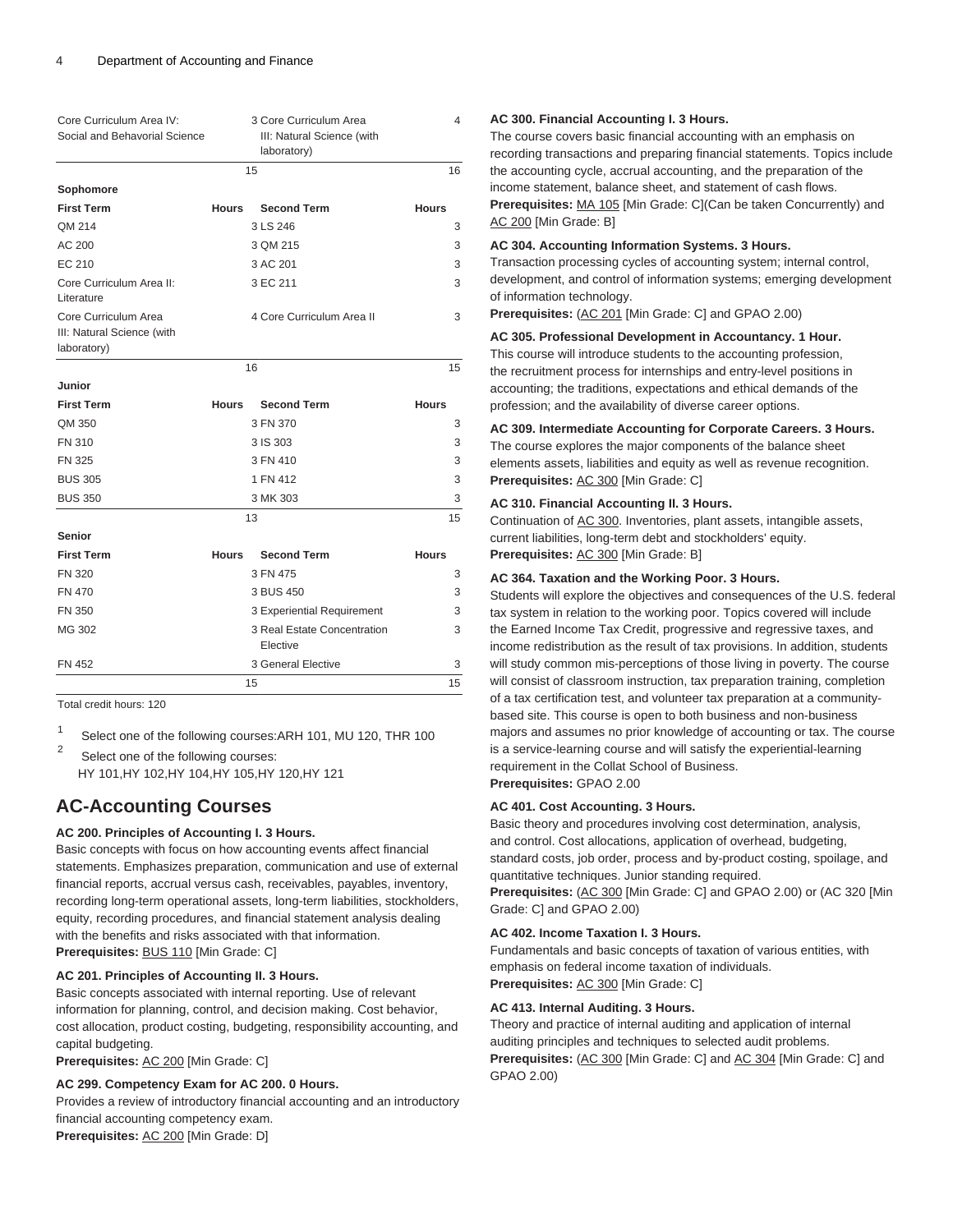## **AC 414. Governmental and Not-for-Profit Accounting. 3 Hours.**

Budgetary and fund accounting as applied to municipalities, other governmental units, and institutions operating as nonprofit entities. Prerequisites: [\(AC 300](/search/?P=AC%20300) [Min Grade: C] and [AC 304](/search/?P=AC%20304) [Min Grade: C] and GPAO 2.00)

#### **AC 423. External Auditing. 3 Hours.**

This course covers the major phases of an external audit including preliminary engagement procedures, planning the audit, evaluation of ICFR, substantive audit procedures, and reporting.

**Prerequisites:** [AC 309](/search/?P=AC%20309) [Min Grade: C](Can be taken Concurrently) or [AC 310](/search/?P=AC%20310) [Min Grade: C](Can be taken Concurrently)

#### **AC 430. Financial Accounting III. 3 Hours.**

Accounting for Dilutive Securities and Earnings per Share, Investments, Revenue Recognition, Income Taxes, Pensions and Post-retirement Benefits, Leases, Accounting Changes and Error Analysis, and the Statement of Cash Flows.

**Prerequisites:** [AC 310](/search/?P=AC%20310) [Min Grade: B]

## **AC 440. International Accounting: From a User's Perspective. 3 Hours.**

Development of international accounting knowledge needed to make informed decisions in a global business environment. **Prerequisites:** [AC 300](/search/?P=AC%20300) [Min Grade: C]

# **AC 441. International Accounting: Study Abroad. 3 Hours.**

Development of international accounting knowledge needed to make informed decisions in a global business environment through study abroad.

**Prerequisites:** [AC 440](/search/?P=AC%20440) [Min Grade: C]

#### **AC 452. Income Taxation II. 3 Hours.**

Completion of fundamentals of taxation for individuals. Basic concepts and laws applicable to partnerships and corporations. Tax research techniques and tax planning concepts.

**Prerequisites:** [\(AC 402](/search/?P=AC%20402) [Min Grade: C] and GPAO 2.00)

### **AC 464. Accounting Internship. 1-3 Hour.**

Work experience enabling students to better integrate academic knowledge with practical applications by exposure to accounting practice and business environment.

**Prerequisites:** [AC 300](/search/?P=AC%20300) [Min Grade: C] and [AC 304](/search/?P=AC%20304) [Min Grade: C] and [AC 310](/search/?P=AC%20310) [Min Grade: C] and [\(AC 402](/search/?P=AC%20402) [Min Grade: C] or [AC 423](/search/?P=AC%20423) [Min Grade: C])

## **AC 472. Information Technology Auditing. 3 Hours.**

Introduction to the practice of information technology auditing. An emphasis is placed on information technology auditing standards and methodology, as well as guidance on auditing general computer controls and application controls.

**Prerequisites:** [AC 304](/search/?P=AC%20304) [Min Grade: C]

#### **AC 473. Fraud Examination. 3 Hours.**

Advanced forensic accounting concepts with a primary focus on occupational fraud and abuse--its origins, perpetration, prevention, and detection.

**Prerequisites:** [AC 304](/search/?P=AC%20304) [Min Grade: C] and [AC 300](/search/?P=AC%20300) [Min Grade: C]

#### **AC 474. Forensic Accounting Practicum. 1-3 Hour.**

Work experience requiring the application of forensic accounting concepts and methods.

Prerequisites: [\(AC 472](/search/?P=AC%20472) [Min Grade: C] and [AC 473](/search/?P=AC%20473) [Min Grade: C] and [LS 471](/search/?P=LS%20471) [Min Grade: C] and GPAO 2.00)

#### **AC 480. Advanced Accounting. 3 Hours.**

Business combinations, consolidated financial statements, multinational accounting, and partnerships.

**Prerequisites:** [AC 430](/search/?P=AC%20430) [Min Grade: B]

#### **AC 490. Advanced Topics in Accounting. 3 Hours.**

Contemporary professional accounting issues. Preq: Permission of instructor.

**Prerequisites:** GPAO 2.00

#### **AC 495. Data Analytics for Accounting. 3 Hours.**

This course focuses on how data analytics is utilized across a variety of accounting disciplines. Students will learn the fundamentals of data analysis and interpretation of output. Students who complete this course will obtain an introductory framework regarding the various ways data analytics is utilized in the accounting profession.

Prerequisites: [\(AC 300](/search/?P=AC%20300) [Min Grade: C] and [AC 304](/search/?P=AC%20304) [Min Grade: C]) and [AC 310](/search/?P=AC%20310) [Min Grade: C] and [AC 401](/search/?P=AC%20401) [Min Grade: C] and [AC 402](/search/?P=AC%20402) [Min Grade: C] and [AC 413](/search/?P=AC%20413) [Min Grade: C]

#### **AC 499. Directed Readings. 1-3 Hour.**

Readings and independent study in selected areas. **Prerequisites:** GPAO 2.00

# **FN-Finance Courses**

#### **FN 101. Personal Finance. 3 Hours.**

Selected aspects of finance encountered by an individual during his or her lifetime. Lower-level elective credit only. Not applicable to the finance major. Open to all UAB students.

#### **FN 102. Money and Society. 3 Hours.**

The basic principles of the use of money in society are presented in a decision making framework. The objective of this course is to provide students with the tools necessary to analyze financial issues from a global and societal perspective.

#### **FN 103. Money Management 101. 1 Hour.**

Covers selected aspects of financial planning encountered by an individual during his or her lifetime. Cannot count as credit toward the finance major. Cannot be taken if [FN 101](/search/?P=FN%20101) has been taken.

#### **FN 104. Debt Management 101. 1 Hour.**

Covers selected aspects of managing credit and insurance needs that an individual might encounter during his or her lifetime. Does not count toward the finance major. Cannot be taken if [FN 101](/search/?P=FN%20101) has been taken.

#### **FN 105. Saving and Investing 101. 1 Hour.**

Covers selected aspects of managing investments that an individual might encounter during his or her lifetime. Does not count toward the finance major. Cannot be taken if [FN 101](/search/?P=FN%20101) has been taken.

#### **FN 201. Investigations into Financial Inclusion. 3 Hours.**

This course applies a structured process of change to individual and societal issues of financial inclusion. Students co-investigate what constitutes financial stability personally and in relation to their broader community. Assessment, analysis, and planning for change are key components of the course.

#### **FN 305. Entering the Profession. 1 Hour.**

This course will prepare students to enter the finance profession. Professional development topics include: resume building, soft-skills and interview prep, internships, entry-level positions and career paths in finance, as well as expectations and ethical demands of the profession.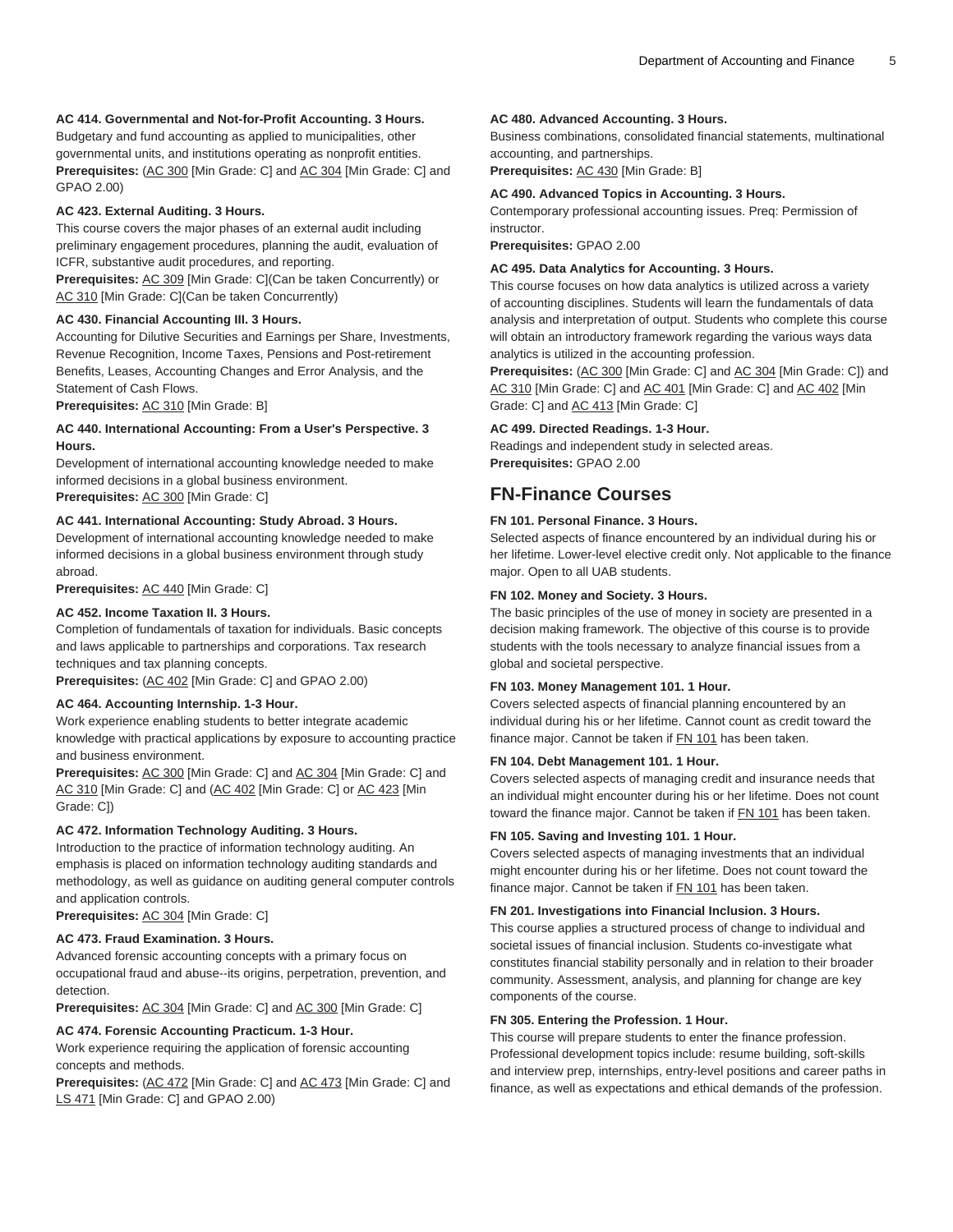### **FN 310. Fundamentals of Financial Management. 3 Hours.**

Basic principles of financial management emphasizing the time value of money, stock and bond valuation, and capital budgeting; risk/return analysis, cost of capital, capital structure and cash flow analysis. Prerequisites: [AC 200](/search/?P=AC%20200) [Min Grade: C] and [EC 210](/search/?P=EC%20210) [Min Grade: C]

#### **FN 320. Financial Research Methods. 3 Hours.**

Introduction to commercial and publicly available financial research databases and the basics of data analysis.

**Prerequisites:** [FN 310](/search/?P=FN%20310) [Min Grade: C]

#### **FN 325. Financial Analysis & Forecasting. 3 Hours.**

This course provides the student with a broad study of the basic concepts and tools of finance statement analysis from the point of view of the corporate financial manager. It is a decision-oriented course designed to present a working knowledge as well as a theoretical understanding of the essentials of financial statement analysis and forecasting. **Prerequisites:** [FN 310](/search/?P=FN%20310) [Min Grade: C]

#### **FN 330. Quantitative Financial Analysis. 3 Hours.**

Introduction to the basic quantitative tools of finance with a focus on the use of statistics in financial analysis.

**Prerequisites:** [QM 215](/search/?P=QM%20215) [Min Grade: C] and [AC 201](/search/?P=AC%20201) [Min Grade: C]

#### **FN 350. Investments. 3 Hours.**

Fundamentals of investments with an emphasis on equity and fixedincome securities.

**Prerequisites:** [FN 310](/search/?P=FN%20310) [Min Grade: C]

#### **FN 351. Bond Portfolio Management. 3 Hours.**

Fixed income markets and instruments, including valuation and portfolio strategies. Derivatives of fixed income securities.

**Prerequisites:** [\(FN 310](/search/?P=FN%20310) [Min Grade: C] and GPAT and GPAO 2.00) or ([FN 310](/search/?P=FN%20310) [Min Grade: C] and GPAU 2.00 and GPAO 2.00)

#### **FN 357. Securities Analysis. 3 Hours.**

This course focuses on the fundamental principles and techniques of security analysis. Investment theory with emphasis on valuation of equity investment instruments.

**Prerequisites:** [FN 310](/search/?P=FN%20310) [Min Grade: C]

# **FN 358. Green and Gold Fund Financial Analyst. 1 Hour.**

The Green and Gold Fund is UAB's innovative, student-managed investment portfolio. Students gain real-world portfolio management and security analysis experience through the application of professional investment strategies and sound risk management principles. Students enrolled in [FN 358](/search/?P=FN%20358) must hold the position of Analyst.

#### **FN 359. Green and Gold Fund Portfolio Management. 1-3 Hour.**

The Green and Gold Fund is UAB's innovative, student-managed investment portfolio. Students gain real-world portfolio management and security analysis experience through the application of professional investment strategies and sound risk management principles. Students enrolled in [FN 359](/search/?P=FN%20359) must hold the position of CIO, Chief Economist or Portfolio Manager. Permission of the Green and Gold Fund faculty advisor required.

**Prerequisites:** [FN 310](/search/?P=FN%20310) [Min Grade: C] and [FN 350](/search/?P=FN%20350) [Min Grade: C] or [FN 490](/search/?P=FN%20490) [Min Grade: C]

#### **FN 360. Fundamentals of Healthcare Financial Management. 3 Hours.**

Basic principles of healthcare financial managment emphasizing time value of money, stock and bond valuation, and capital budgeting; risk/ return analysis, cost of capital, capital structure, and cash flow analysis in the context of Healthcare organizations.

**Prerequisites:** [AC 201](/search/?P=AC%20201) [Min Grade: C] and [EC 210](/search/?P=EC%20210) [Min Grade: C] and [EC 211](/search/?P=EC%20211) [Min Grade: C] and [LS 246](/search/?P=LS%20246) [Min Grade: C] and [QM 215](/search/?P=QM%20215) [Min Grade: C]

#### **FN 370. Principles of Real Estate. 3 Hours.**

Upper division course designed to provide the student with a solid foundation for making real estate decisions. Course involves computerbased assignments.

**Prerequisites:** [AC 200](/search/?P=AC%20200) [Min Grade: C] and [EC 210](/search/?P=EC%20210) [Min Grade: C] and [QM 214](/search/?P=QM%20214) [Min Grade: C]

#### **FN 410. Corporate Finance. 3 Hours.**

Analysis of long-term corporate financial management; detailed stock and bond valuation, cost of capital, capital budgeting, cash-flow analysis, capital structure, and dividend policy.

**Prerequisites:** [\(FN 310](/search/?P=FN%20310) [Min Grade: C] and GPAO 2.00)

#### **FN 411. Advanced Financial Management. 3 Hours.**

Case method approach to study of applied and special topics in financial management; spreadsheet applications used in analysis of initial public offerings, imbedded options, leases, mergers, bankruptcy, and pension plan management.

**Prerequisites:** [\(FN 410](/search/?P=FN%20410) [Min Grade: C] and GPAT and GPAO 2.00) or ([FN 410](/search/?P=FN%20410) [Min Grade: C] and GPAU 2.00 and GPAO 2.00)

#### **FN 412. International Financial Management. 3 Hours.**

Financial analysis and decision making in international context. All traditional areas of corporate finance explored.

**Prerequisites:** [FN 310](/search/?P=FN%20310) [Min Grade: C] or [BUS 310](/search/?P=BUS%20310) [Min Grade: C]

#### **FN 420. Financial Sales & Trading. 3 Hours.**

This course introduces interactive trading in financial instruments. Students learn the principles of asset price discovery through realtime trading in a variety of markets, including equities, bonds, options and derivatives. Topics addressed include asset valuation, portfolio management, and risk management in the context of real-time trading of financial instruments.

**Prerequisites:** [\(FN 310](/search/?P=FN%20310) [Min Grade: C] and [FN 350](/search/?P=FN%20350) [Min Grade: C] and [FN 351](/search/?P=FN%20351) [Min Grade: C] and GPAT and GPAO 2.00) or ([FN 310](/search/?P=FN%20310) [Min Grade: C] and [FN 350](/search/?P=FN%20350) [Min Grade: C] and [FN 351](/search/?P=FN%20351) [Min Grade: C] and GPAU 2.00 and GPAO 2.00)

#### **FN 429. Short-Term Financial Management. 3 Hours.**

This course covers the principles of short-term financial management. Specific topics include liquidity, management of working capital, corporate cash management, and short term investing and borrowing.

#### **FN 452. Management of Financial Intermediaries. 3 Hours.**

Roles, activities, and functions of financial institutions and their interrelationships.

**Prerequisites:** [FN 310](/search/?P=FN%20310) [Min Grade: C]

#### **FN 453. Derivatives. 3 Hours.**

Domestic and international risk management issues. Tools to measure and manage interest rate; exchange rate and commodity price risks. Prerequisites: [\(FN 350](/search/?P=FN%20350) [Min Grade: C] and [FN 410](/search/?P=FN%20410) [Min Grade: C] and GPAU 2.00)